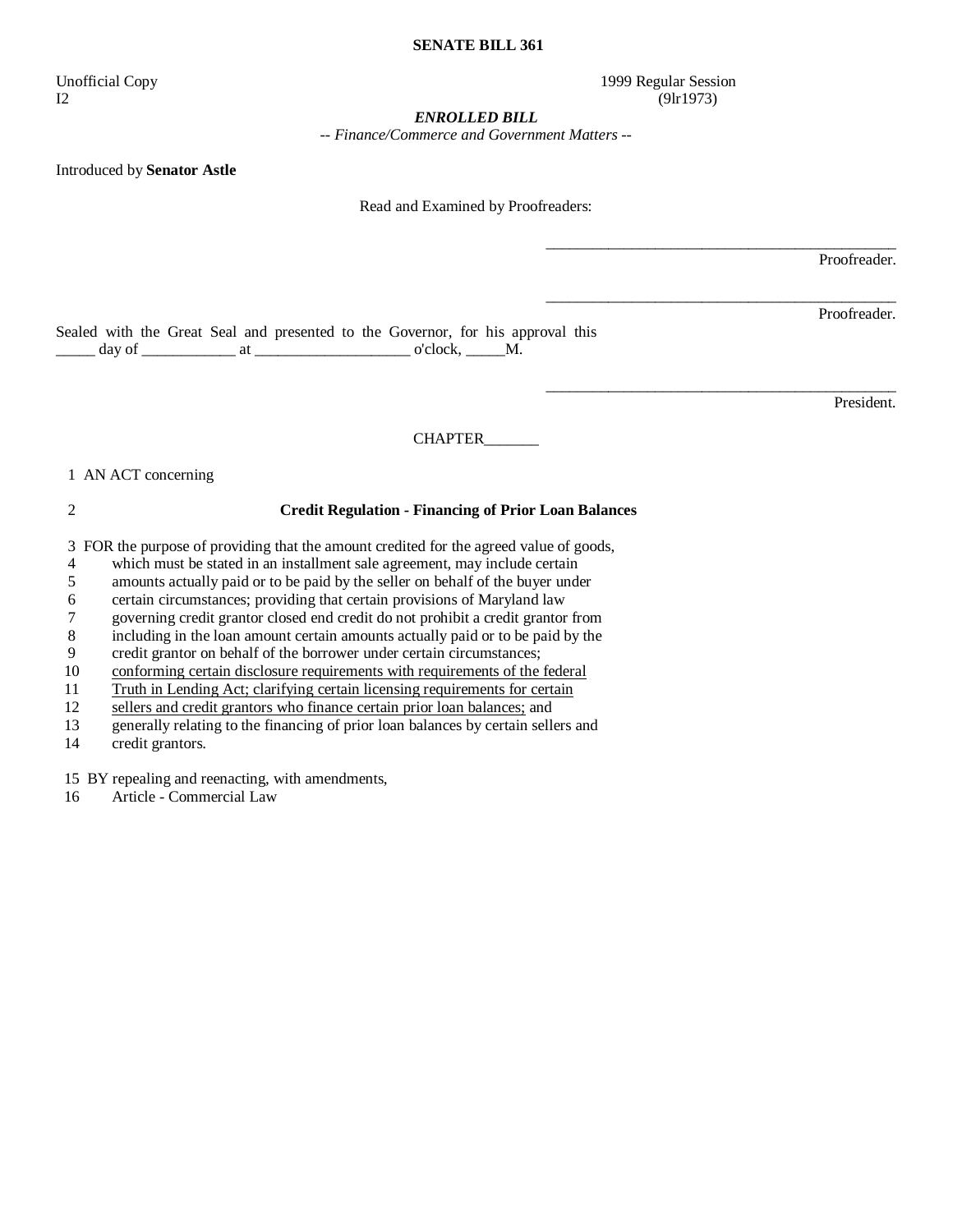- 1 Section 12-606(b)
- 2 Annotated Code of Maryland
- 3 (1990 Replacement Volume and 1998 Supplement)

4 BY adding to

- 5 Article Commercial Law
- 6 Section 12-606(d) and 12-1012(c)
- 7 Annotated Code of Maryland
- 8 (1990 Replacement Volume and 1998 Supplement)

# 9 SECTION 1. BE IT ENACTED BY THE GENERAL ASSEMBLY OF

10 MARYLAND, That the Laws of Maryland read as follows:

## 11 **Article - Commercial Law**

12 12-606.

 13 (b) An installment sale agreement also shall state in simple tabular form the 14 following separate items in the following order:

15 (1) The cash price of the goods sold;

 16 (2) All charges for delivery, installation, or repair of or other services to 17 the goods which, separate from the cash price, are included in the installment sale 18 agreement;

 19 (3) The sum of the cash price in item (1) and the charges for services in 20 item (2);

21 (4) The amount of the buyer's down payment, together with:

22 (i) A statement of the respective amounts credited for cash, credits, 23 and the agreed value of goods, WHICH MAY INCLUDE, IN CONNECTION WITH A SALE, 24 THE;

25 (II) A STATEMENT OF AMOUNTS ACTUALLY PAID OR TO BE PAID BY 26 THE SELLER PURSUANT TO AN AGREEMENT WITH THE BUYER, ON BEHALF OF THE 27 BUYER TO DISCHARGE ANY AMOUNT FINANCED UNDER AN OUTSTANDING LOAN 28 AGREEMENT OR INSTALLMENT SALE AGREEMENT OR THE UNPAID PORTION OF THE 29 EARLY TERMINATION OBLIGATION UNDER ANY LEASE OR OTHER OBLIGATION OF 30 THE LESSEE, WITH RESPECT TO A MOTOR VEHICLE OR OTHER PROPERTY TRADED IN;

 31 (III) A STATEMENT OF THE NET AMOUNT AVAILABLE TO REDUCE 32 THE CASH PRICE, WHICH IS ITEM (I) OF THIS ITEM LESS ITEM (II) OF THIS ITEM; and

- $\overrightarrow{ii}$  (IV) A description of all goods sufficient to identify them;
- 34 (5) The unpaid balance of the cash price payable by the buyer to the 35 seller, which is item (3) less item (4);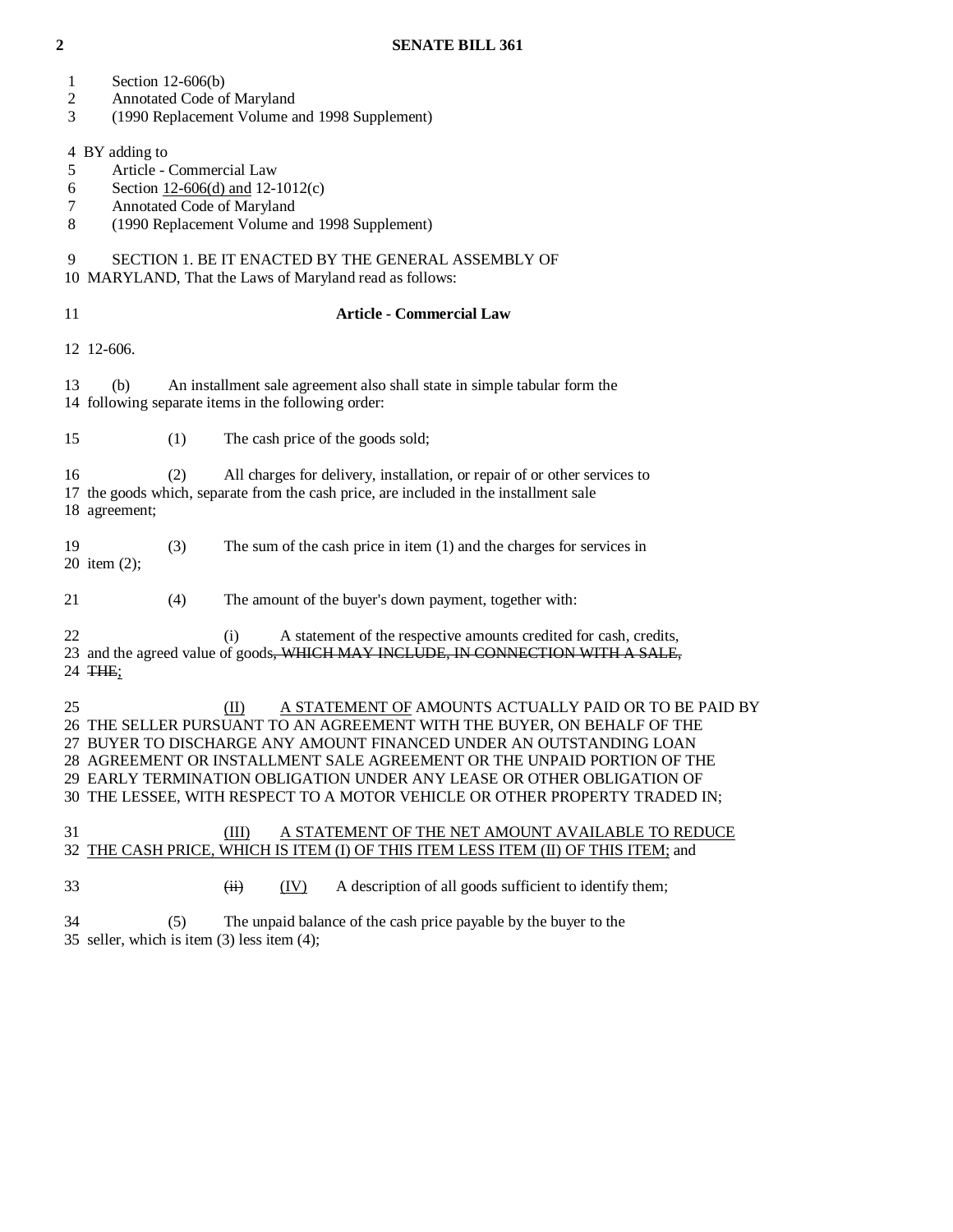| 3  |                                                                | <b>SENATE BILL 361</b>                                                                                                                                                                                                                                                                                                                                                                                                                                                                                                                                                    |
|----|----------------------------------------------------------------|---------------------------------------------------------------------------------------------------------------------------------------------------------------------------------------------------------------------------------------------------------------------------------------------------------------------------------------------------------------------------------------------------------------------------------------------------------------------------------------------------------------------------------------------------------------------------|
| 1  | (6)<br>2 credit is to be extended to the buyer, together with: | The cost to the buyer of any insurance for the payment of which                                                                                                                                                                                                                                                                                                                                                                                                                                                                                                           |
| 3  | (i)                                                            | The amount or extent of the insurance;                                                                                                                                                                                                                                                                                                                                                                                                                                                                                                                                    |
| 4  | (ii)                                                           | The expiration date of the insurance;                                                                                                                                                                                                                                                                                                                                                                                                                                                                                                                                     |
| 5  | (iii)                                                          | The party to whom the insurance is payable; and                                                                                                                                                                                                                                                                                                                                                                                                                                                                                                                           |
| 6  | (iv)<br>9 damage caused to others;                             | A concise description of the coverage, including, if the goods sold<br>7 include a motor vehicle, a definite statement in 12-point bold type or larger as to<br>8 whether the insurance includes coverage for personal liability and for property                                                                                                                                                                                                                                                                                                                         |
| 10 | (7)                                                            | The amount of any official fees charged to the buyer which the seller<br>11 expects to be paid to a public official for filing or recording the installment sale<br>12 agreement or other instrument securing or evidencing the buyer's obligation or an<br>13 equal or lesser amount for a nonfiling insurance premium at rates approved by the<br>14 Insurance Commissioner and on which no commissions may be paid;                                                                                                                                                    |
|    | 15<br>(8)<br>16 sold in connection with a motor vehicle;       | The cost to the buyer of any optional debt cancellation agreement                                                                                                                                                                                                                                                                                                                                                                                                                                                                                                         |
| 17 | (9)                                                            | The principal balance owed, which is the sum of items $(5)$ , $(6)$ , $(7)$ , and<br>18 (8) PLUS, IF THE AMOUNT STATED IN HEM (HI) ITEM (4)(III) OF THIS SUBSECTION IS A<br>19 NEGATIVE NUMBER, ADD THAT AMOUNT AS A POSITIVE NUMBER;                                                                                                                                                                                                                                                                                                                                     |
| 20 | (10)                                                           | The finance charge stated as a sum in dollars; and                                                                                                                                                                                                                                                                                                                                                                                                                                                                                                                        |
| 21 | (11)<br>23 amount and time of each payment.                    | The time balance owed by the buyer to the seller, which is the sum of<br>22 items (9) and (10), the number of installment payments required to pay it, and the                                                                                                                                                                                                                                                                                                                                                                                                            |
|    | 24<br>(D)                                                      | A SELLER MAY NOT BE DEEMED TO BE MAKING LOANS FOR PURPOSES OF<br>25 § 11-301(B)(6)(I) OF THE FINANCIAL INSTITUTIONS ARTICLE MERELY BY ENGAGING IN<br>26 ACTIVITIES DESCRIBED IN SUBSECTION (B)(4)(II) OF THIS SECTION.                                                                                                                                                                                                                                                                                                                                                    |
|    | 27 12-1012.                                                    |                                                                                                                                                                                                                                                                                                                                                                                                                                                                                                                                                                           |
| 28 | (C)<br>(1)                                                     | THIS SUBTITLE DOES NOT PROHIBIT A CREDIT GRANTOR, IN<br>29 CONNECTION WITH A SALE, FROM INCLUDING IN THE LOAN AMOUNT THE AMOUNTS<br>30 ACTUALLY PAID OR TO BE PAID BY THE CREDIT GRANTOR PURSUANT TO AN<br>31 AGREEMENT WITH THE BORROWER, ON BEHALF OF THE BORROWER TO DISCHARGE<br>32 ANY AMOUNT FINANCED UNDER AN OUTSTANDING LOAN AGREEMENT OR<br>33 INSTALLMENT SALE AGREEMENT OR THE UNPAID PORTION OF THE EARLY<br>34 TERMINATION OBLIGATION UNDER ANY LEASE OR OTHER OBLIGATION OF THE<br>35 LESSEE, WITH RESPECT TO A MOTOR VEHICLE OR OTHER PROPERTY TRADED IN. |
| 36 | (2)                                                            | A CREDIT GRANTOR WHO IS A SELLER OF GOODS OR SERVICES MAY<br>37 NOT BE DEEMED TO BE MAKING LOANS FOR PURPOSES OF § 11-301(B)(6)(I) OF THE                                                                                                                                                                                                                                                                                                                                                                                                                                 |